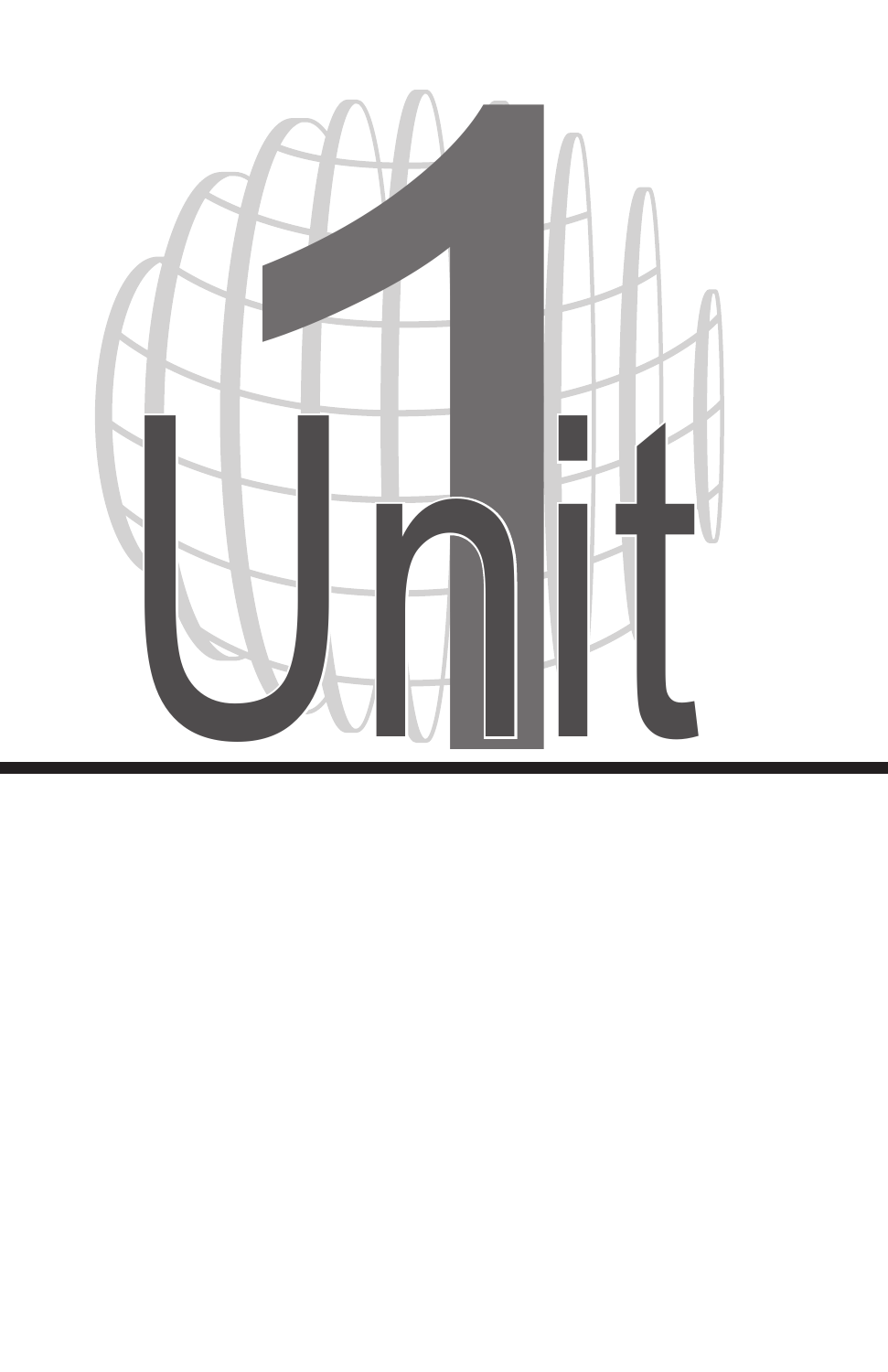#### **Lessons**

- **Worship—A Spiritual Gem**
- **Only God Is Worthy**
- **Worship in Prayer**
- **Worship in Service**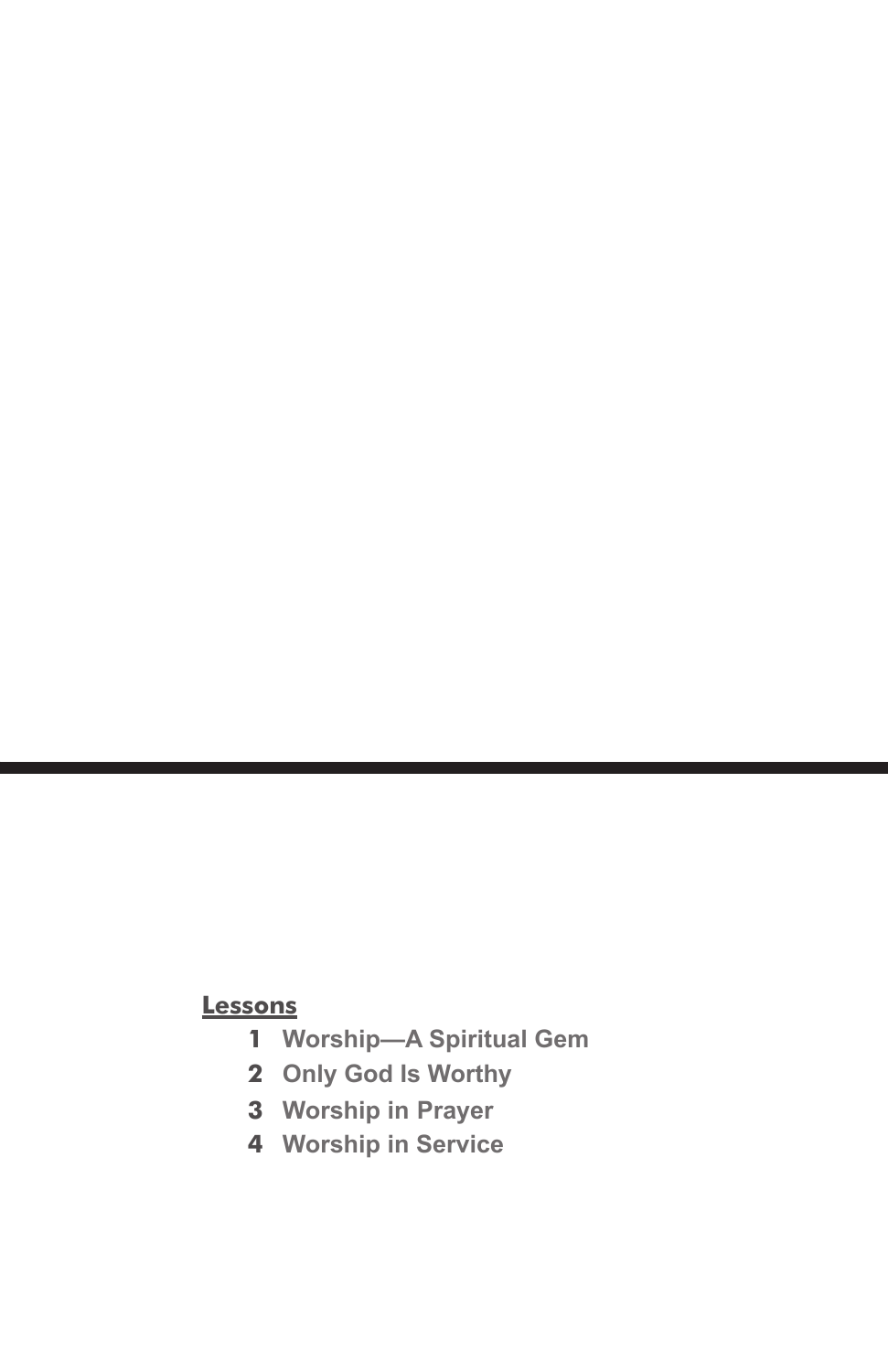# ິ້ອ**I** Worship—A<br>≝ I Spiritual Ger Spiritual Gem

It was a cold day. High in the Andes mountains a young man trudged down a gravel road. Suddenly he saw an interestinglooking rock, picked it up, and put it in his pocket. Little did he know what he had found. That rock, one of the largest emeralds ever found in Colombia, was sold for several million pesos, and the man became wealthy.

Wouldn't you like to have found that stone? We would all love to own a precious emerald, diamond, or ruby. But, even though we may not be able to own these, there is one gem we can all have—the gem of worship.

Worshipping God is like a precious stone because it makes us spiritually rich. Like a beautiful gem, there are different facets to worship. We will study several of the most important ones. As you learn to put these truths into action, you will be polishing your "gem" of worship. The Holy Spirit will help you so that every facet radiates the beauty and glory of God.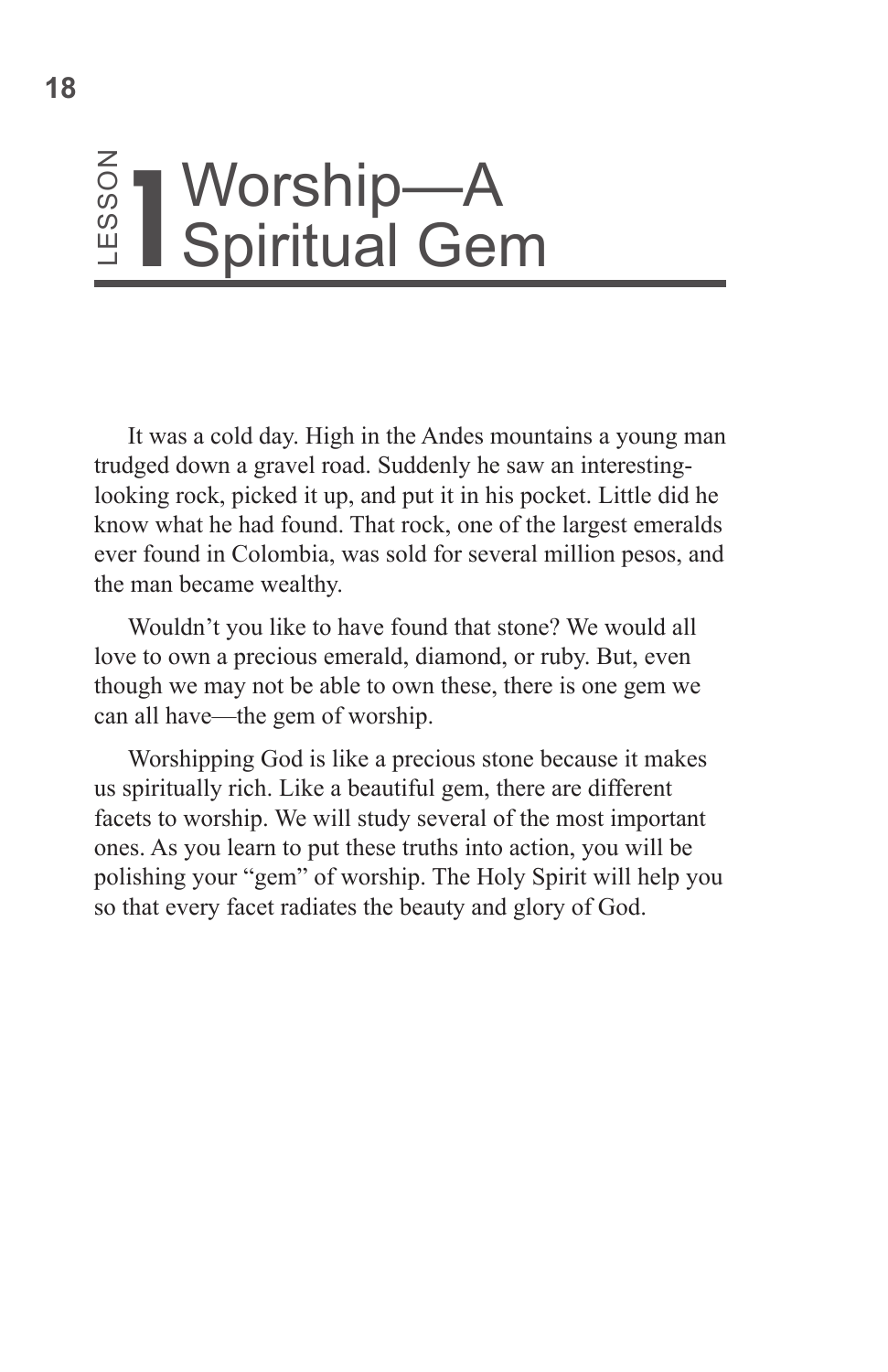#### *The Plan*

- A. Love in Worship
- B. Inner Qualities
- C. Outward Expressions

#### *The Goals*

- 1. Show the importance of reciprocating God's love.
- 2. State some qualities needed for worship.
- 3. Identify from Scripture ways in which people worshipped God.

#### **A. Love in Worship**

**Goal 1.** Show the importance of reciprocating God's love.

Our love for God needs to be expressed. He has already expressed His love for us by sending His Son to die in our place. He shows goodness and mercy even to those who have not cared about Him. Matthew 5:45 says, "He causes his sun to rise on the evil and the good, and sends rain on the righteous and the unrighteous."

Expressing love is a two-way street. Is there any reason for us to hide our feelings from Him? Though He reads our hearts and sees the love there, He longs for us to speak our love and demonstrate it. In so doing we open the door for Him to speak His love back to us. Then we begin to understand what fellowship and communion with the Lord is about. Nothing else in all the world can take its place.

There is a spiritual need that can be filled only through worship. We need to speak our love to God and demonstrate that love by our actions. How can that be done? A deed of kindness done in the name of Jesus becomes an act of worship because it pleases the Lord. (Read Matthew 25:31–40.)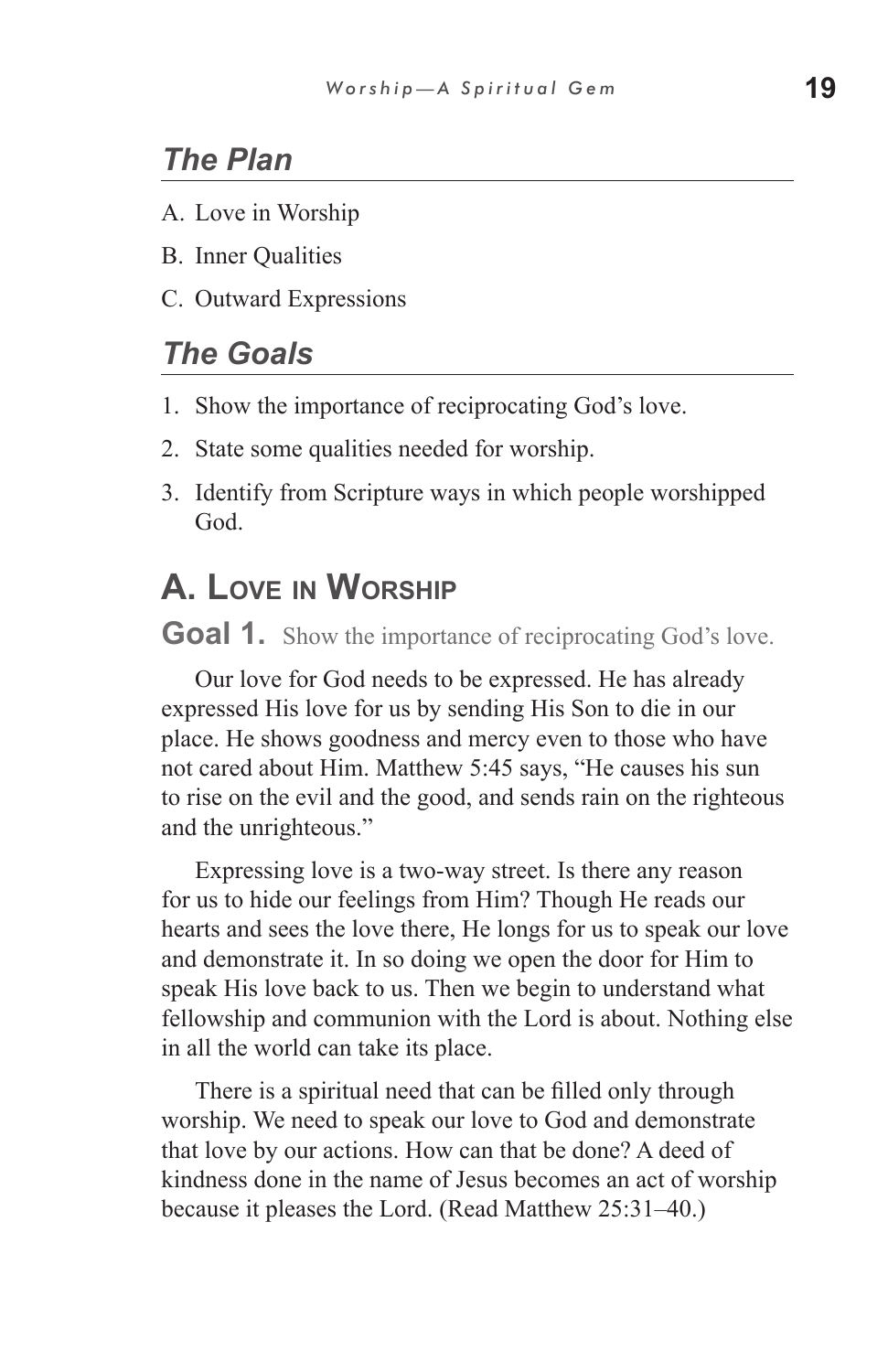As a Christian you have already learned that pleasing the Lord brings you satisfaction and contentment. The worshipful person is also a cheerful person—that in itself is a reward. Proverbs 17:22 says, "A cheerful heart is good medicine." Psalm 128:1 affirms, "Blessed are all who fear the Lord, who walk in his ways."

## *Application*

- **1** Circle the letter in front of the correct sentence completion.
- To truly worship God is to do and say whatever
- **a)** seems right at the moment.
- **b)** makes us feel good.
- **c)** is pleasing to God.
- **2** Which of the following are acts of worship?
- **a)** Telling God that you love Him
- **b**) Reading His Word every day
- **c)** Giving a cup of water in the name of Jesus

**3** Write two things you could do or say that would be worship to God.

Check your answers with those at the end of this lesson. \_\_\_

## **B. Inner Qualities**

**Goal 2.** State some qualities needed for worship.

John writes, "The time is coming and is already here, when by the power of God's Spirit people will worship the Father as he really is, offering him the true worship he wants" (John 4:23). This verse gives what is expected of us as worshippers: to worship the Father in spirit and truth, for God seeks such worshippers.

The words "by the power" suggest that we need power or strength to worship, but the power must be greater than our own. When we admit our lack, we take the first step toward real worship—the step of humility.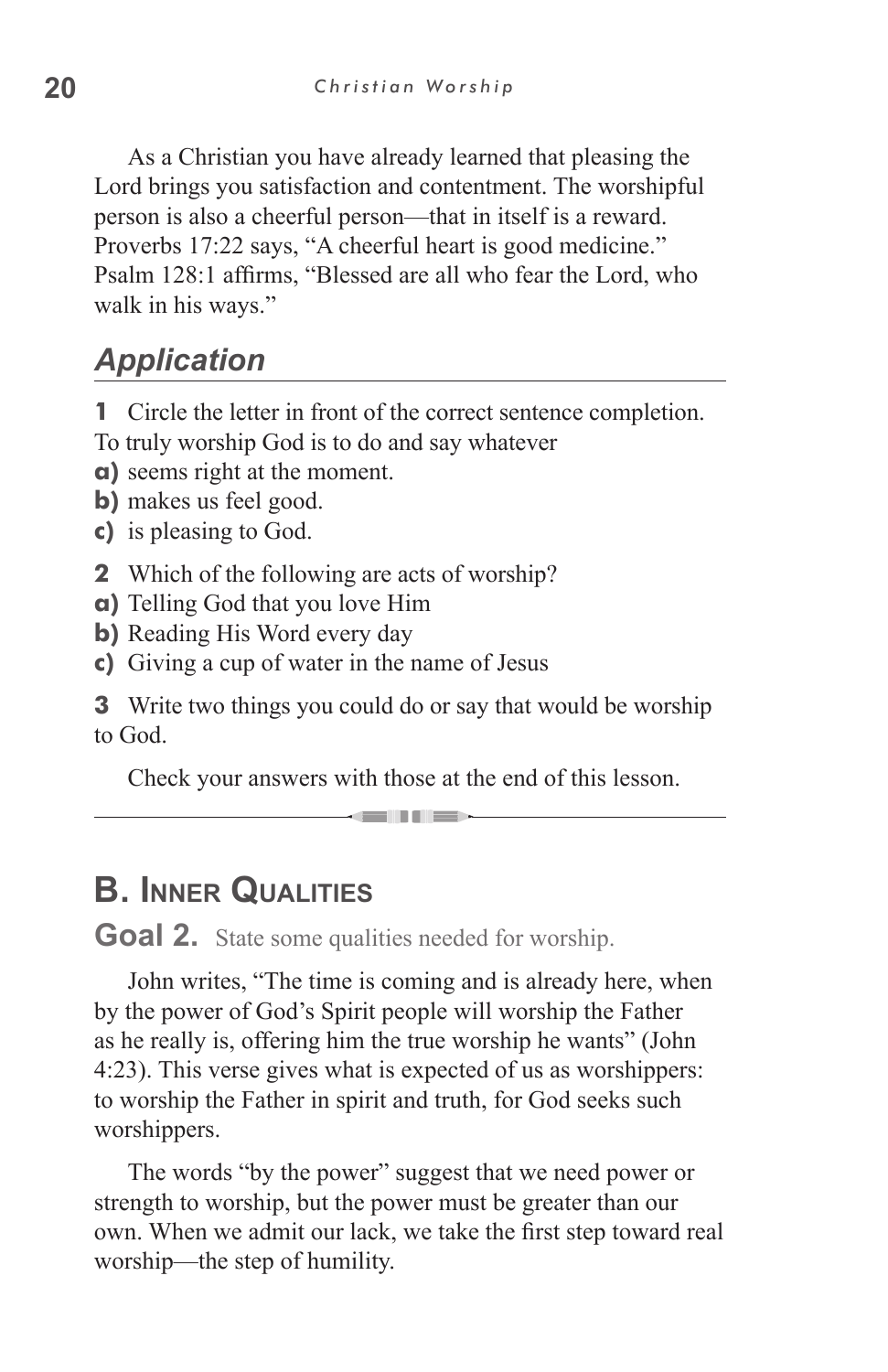In true worship we also see ourselves as children in need of love and guidance. Does this sound like a step downward? In a way it is. But humility does not mean giving up everything we own. It means allowing the Lord first place in every area of our lives. When we begin to see His greatness, we are more ready to offer the true worship that He wants.

Other essential qualities in worship include love and obedience. In family relationships it is impossible to separate these two qualities. One calls for, or complements, the other. If a child loves his or her parents, obeying them is usually not difficult. Rather, it becomes a pleasure. Love prompts the desire to please.

If we find ourselves wanting to go against God's commands, we should view our attitude as a warning that our love is wearing thin. We must humbly ask the Lord to forgive our selfcenteredness. He will again pour in His love—love that we can pour out in joyful obedience to His will.

Just as the gem has many facets, worship also has facets. We have studied qualities that are among the most important. But as you seek God's Word, His Spirit will show you many more. Every new inner quality that you add and polish will make your time of worship more valuable.

## *Application*

**4** The three personal qualities for worship that we have studied are

| 5 What quality is illustrated by each of the following verses? |  |
|----------------------------------------------------------------|--|
|                                                                |  |
|                                                                |  |
|                                                                |  |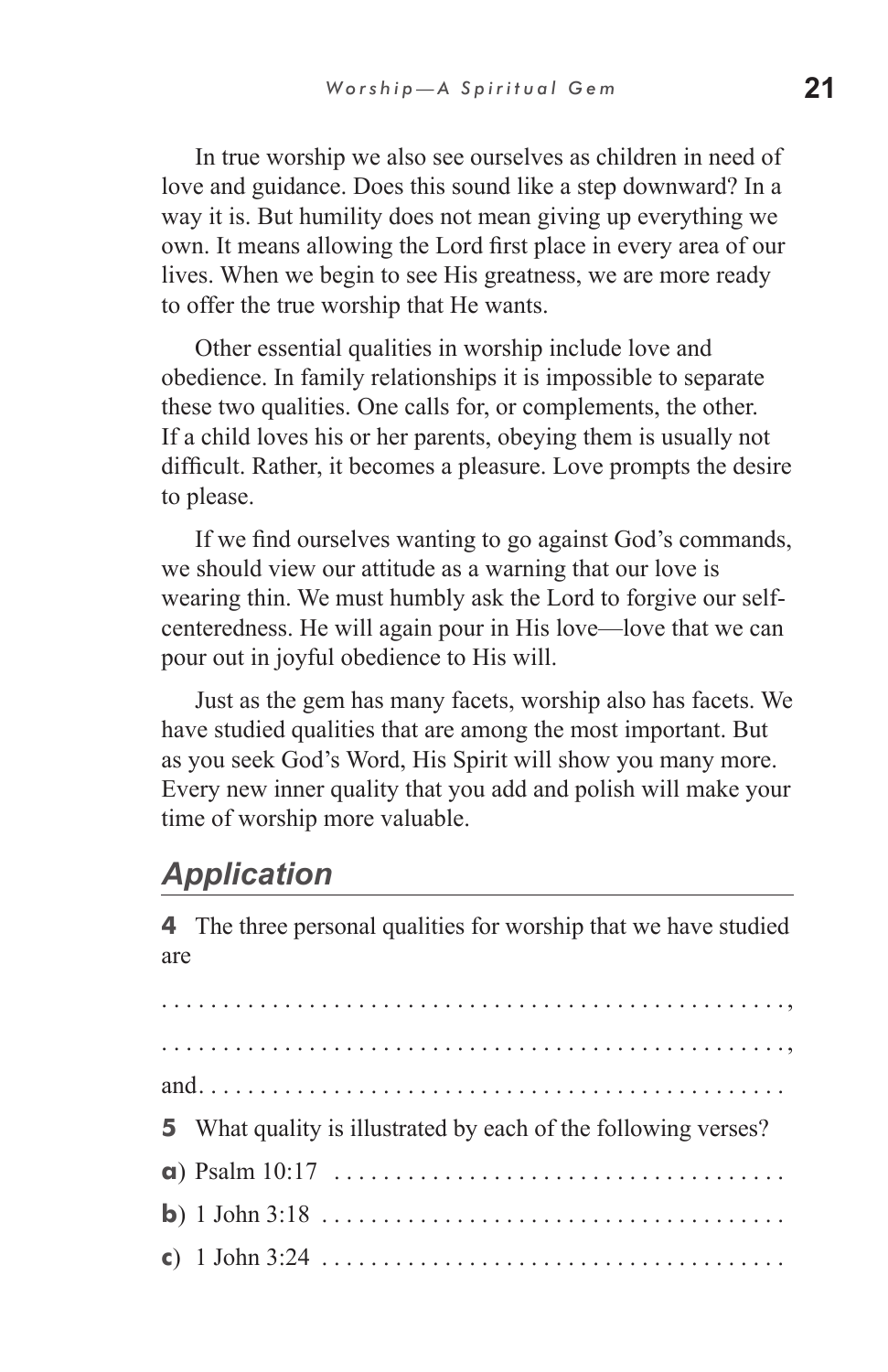- 1 -

**6** Read the parable in Matthew 21:28–32. Which of the two sons was developing the qualities we have studied?

#### **C. Outward Expressions**

**Goal 3.** Identify from Scripture ways in which people worshipped God.

The facets of our worship gem are innumerable. In every new circumstance we find creative ways and opportunities to worship and glorify God. Our Bibles show how people of long ago expressed their love, and we can learn from their experiences. As we express our love, it, too, will grow.

David, the shepherd who became king of Israel, worshipped the Lord with musical instruments and with song. Moses' sister Miriam worshipped with a holy dance. The great woman of Shunem simply bowed in silence, too awed for the moment to utter a word. Dorcas was a godly woman who gave God glory and honor by her consistent Christian life and her quick fingers to sew and make clothing for the poor.

Mary, the mother of Jesus, praised and exalted God. Her words were not her own. As she opened her heart and mouth to praise, she spoke beautiful words of prophecy. Read this prayer called the Magnificat, or Mary's song, in Luke 1:46–55.

These examples show only a few of the ways we can worship the Lord. With our voices we can praise Him in song. With our bodies we can worship by playing musical instruments, clapping our hands, or raising our arms. Some of the most precious moments of worship are found in complete silence, meditating on the goodness of God. And, as we know, actions speak as loudly as words. We praise when we obey when we look about us and see needs that we can fill, and then do what we can to fill those needs.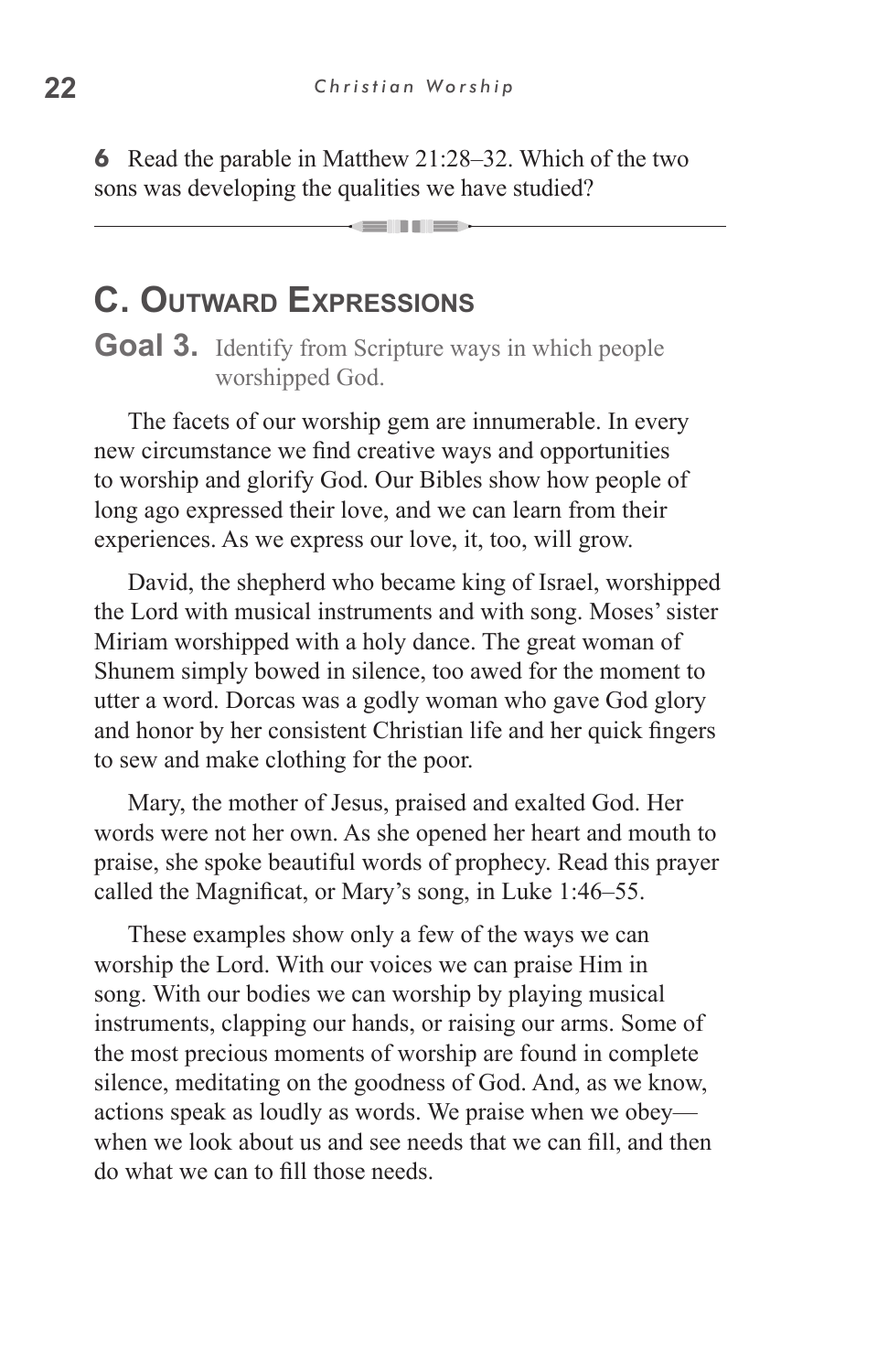Sincere worship is a precious stone found in the ordinary soil of earth, yet it can reflect the light, the beauty, and the glory of God.

## *Application*

**7** One of the best ways to express our love to the Lord is to

**a)** hide from worldly influence and temptation.

**b**) repeat the same prayer over and over.

**c)** show by our actions that we love Him.

**8** If someone were to ask you how to worship, what would you consider the best answer?

- **a)** You can watch others and copy what they do.
- **b)** There is more than one form of worship; you can turn to the Bible for examples.
- **c)** Find what suits you best and start doing it.

**9** Look up the following Scriptures and in your own words tell by what means these people worshipped God. The first one is done for you.

| $a)$ Acts 2 | Having fellowship with believers |
|-------------|----------------------------------|
|             | <b>b</b> ) Acts $4:32$           |
|             |                                  |
|             |                                  |
|             |                                  |
|             |                                  |
|             |                                  |